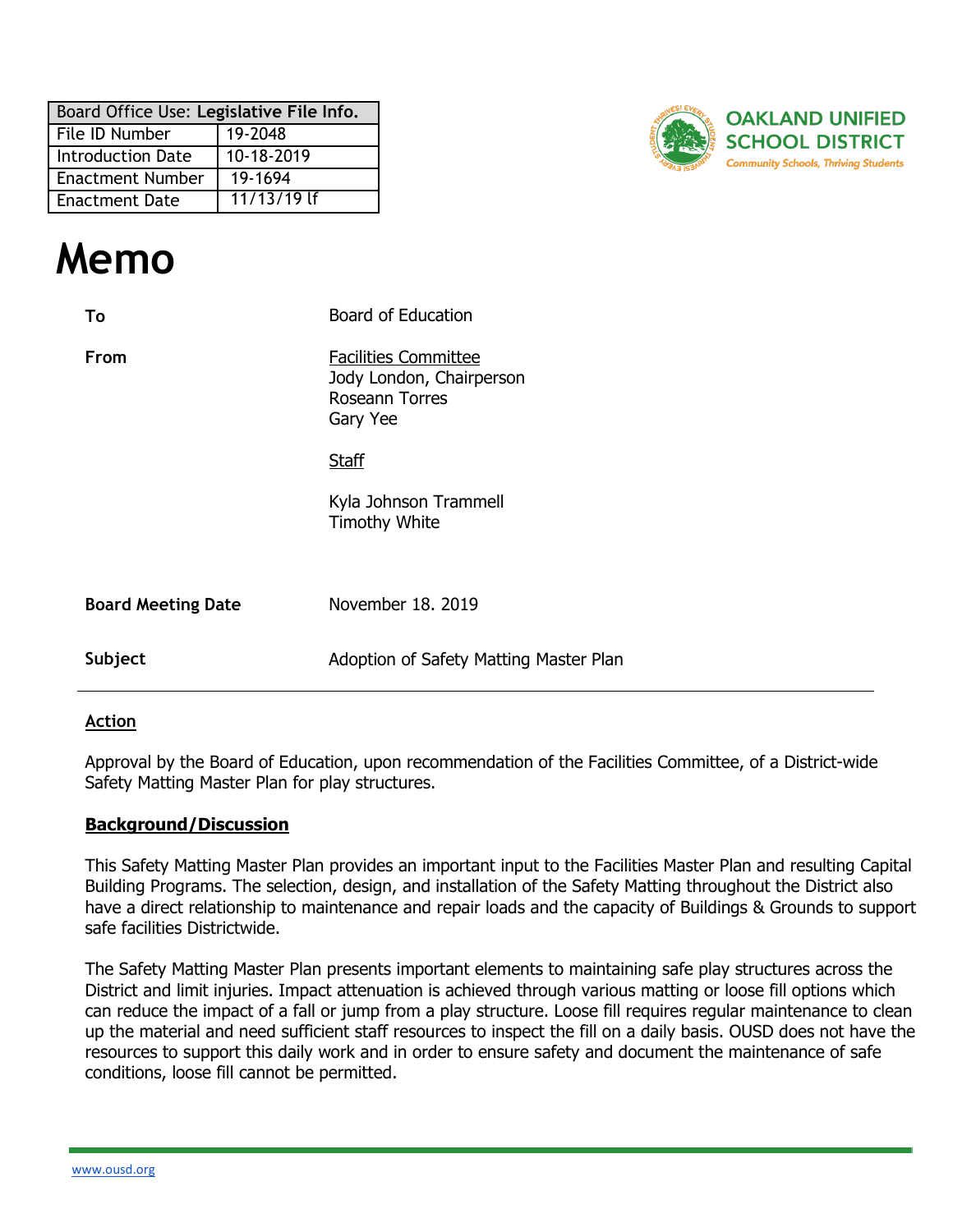The Safety Matting Master Plan proposes utilizing our current standard matting material DuraSafe which has been in use at OUSD for over 7 years.

### **Fiscal Impact**

Based on this report we will need to budget \$271,560/year to routine repair and maintenance of safety matting at all play structures and \$617,092/year as a budget for replacement. We propose to split this between the bond program and the deferred maintenance program.

#### **Recommendation**

Approval by the Board of Education, upon recommendation of the Facilities Committee, of a District-wide Safety Matting Master Plan for play structures

#### **Attachment**

District-wide Safety Matting Master Plan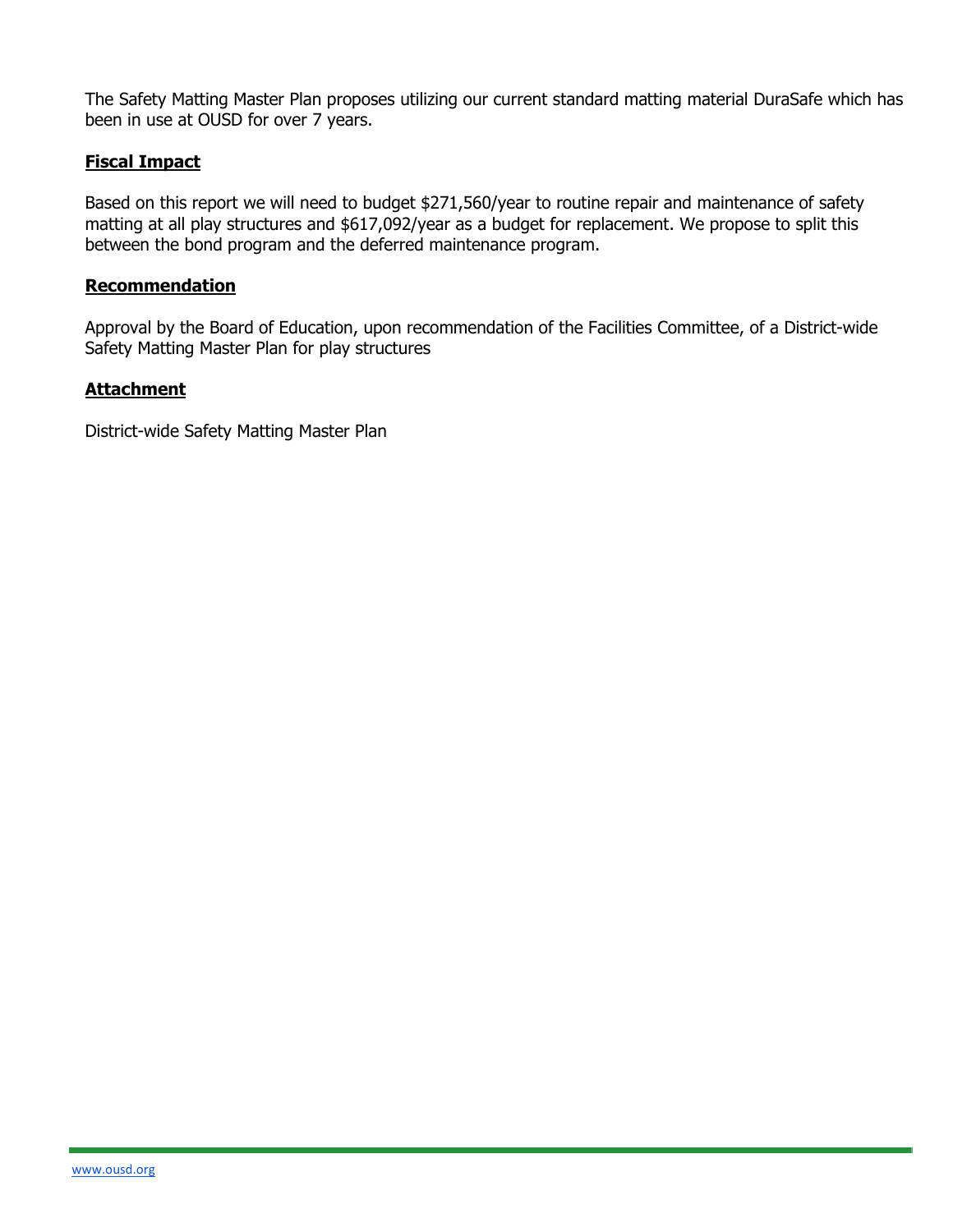# **OAKLAND UNIFIED SCHOOL DISTRICT DEPARTMENT OF FACILITIES PLANNING & MANAGEMENT**

Safety Matting Master Plan October 18, 2019

This Safety Matting Master Plan provides a primary input to the Facilities Master Plan and resulting Capital Building Programs. The selection, design, and installation of the Safety Matting throughout the District also have a direct relationship to maintenance and repair loads and the capacity of Buildings & Grounds to support safe facilities Districtwide.

### BACKGROUND

Fall safety is an important element to maintaining safe play structures across the District and limit injuries.

Impact attenuation is achieved through various matting or loose fill options to reduce the impact intensity of a fall or jump from a play structure.

Loose fill is sand, bark, or wood chips at sufficient depth to soften impact. Loose fill is very economical and is significantly lower in first cost that all other options. Loose fill is subject to spreading and tracking outside of the play area. Loose fill requires regular maintenance to clean up the spread material, redistribute the material to ensure proper depth and protection, and clean the material of contaminants and sharp objects left as litter or vandalism. Loose fill is only suitable in situations where vermin or domestic animals can be excluded and where there is sufficient staff resources to inspect the fill on a daily basis for contaminants, even out any low spots and clean up the spread or tracked material.

Since OUSD does not have the resources to support this daily work, OUSD does not permit loose fill as there is no practical way to ensure safety or document the maintenance of safe conditions

There are two major safety matting product types on our playstrucures:

- 1. Poured in place shredded rubber troweled in place
- 2. Compression formed granular rubber tiles

Both of these products are significantly more expensive than loose fill.

The poured in place/troweled in place product was our standard until 2013 and does offer good initial fall safety. We do have to perform fall safety tests on all troweled in place products since it is a field installed product. We have found that wear is excessive. Areas under slides and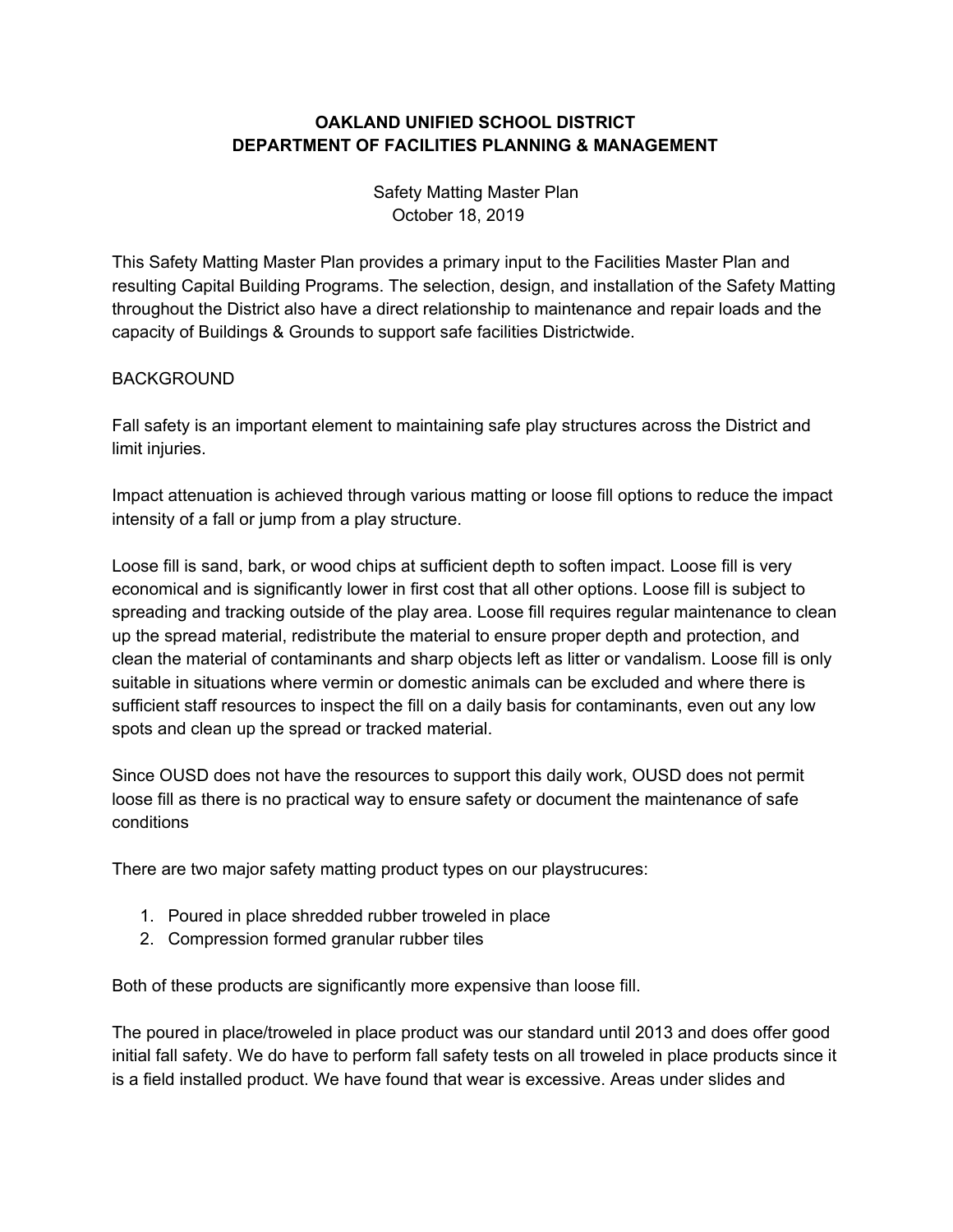swings usually require replacement in one or two years. Replaced areas must be retested after each replacement or repair. Maintenance on each poured in place mat averages \$3,200/year

# **CURRENT**

Our current standard for safety matting is compression formed granular rubber tiles.Our current standard matting material is DuraSAFE playground matting. This is currently a sole source procurement as there is no known equal. There is at least one competitor coming to market, but they have not passed all the required safety tests. We have standardized on this product for the following reasons:

- 1. Durabilty: DuraSAFE has been in use at OUSD for over 7 years. During that time we have not replaced any product due to damage or vandalism. Previous products also degraded through UV exposure or age. Other products must be replaced or extensively repaired and retested on 3 to 7 year cycles.
- 2. Safety: DuraSAFE is pretested and documented to meet safety standards over time. All other products need regular testing as product degrades and regular repairs or replacement as matting wears away under swings and slides.
- 3. Life-cycle costs: DuraSAFE costs 50% more than other matting materials. The long term durability and safety result in savings over time of two to three times the installed cost.
- 4. Yearly maintenance costs are limited to power washing (we included a cost for tile replacement, but we have not had to replace any tile to date). Maintenance on each DuraSAFE mat averages \$1,250/year.

We did replace a small amount of edge tile on early installations to improve access compliance.

## FUTURE

The appended report summarizes our 111 safety mats and includes the type of safety matting, the expected replacement date, and yearly maintenance costs. We plan on replacing all poured in place matting with DuraSAFE as the poured in place reaches its end of life. We will continue to monitor the market to utilize a competitive product when it meets all standards and safety tests.

Based on this report we will need to budget \$271,560/year for routine repair and maintenance of all safety matting. Once we have fully transitioned to DuraSAFE we expect this yearly cost will be reduced resulting in a year over year benefit to the District and allow B&G to better focus on other high priority needs.We also need to budget \$617,092/year in capital and/or deferred maintenance fund for replacement of end of life safety matting This amount will enable us to replace the poured in place product at end of life and then continue to replace the DuraSAFE or comparable product on a much less frequent (but more expensive unit cost) basis.

Attached is the Summary of all Safety Matting in OUSD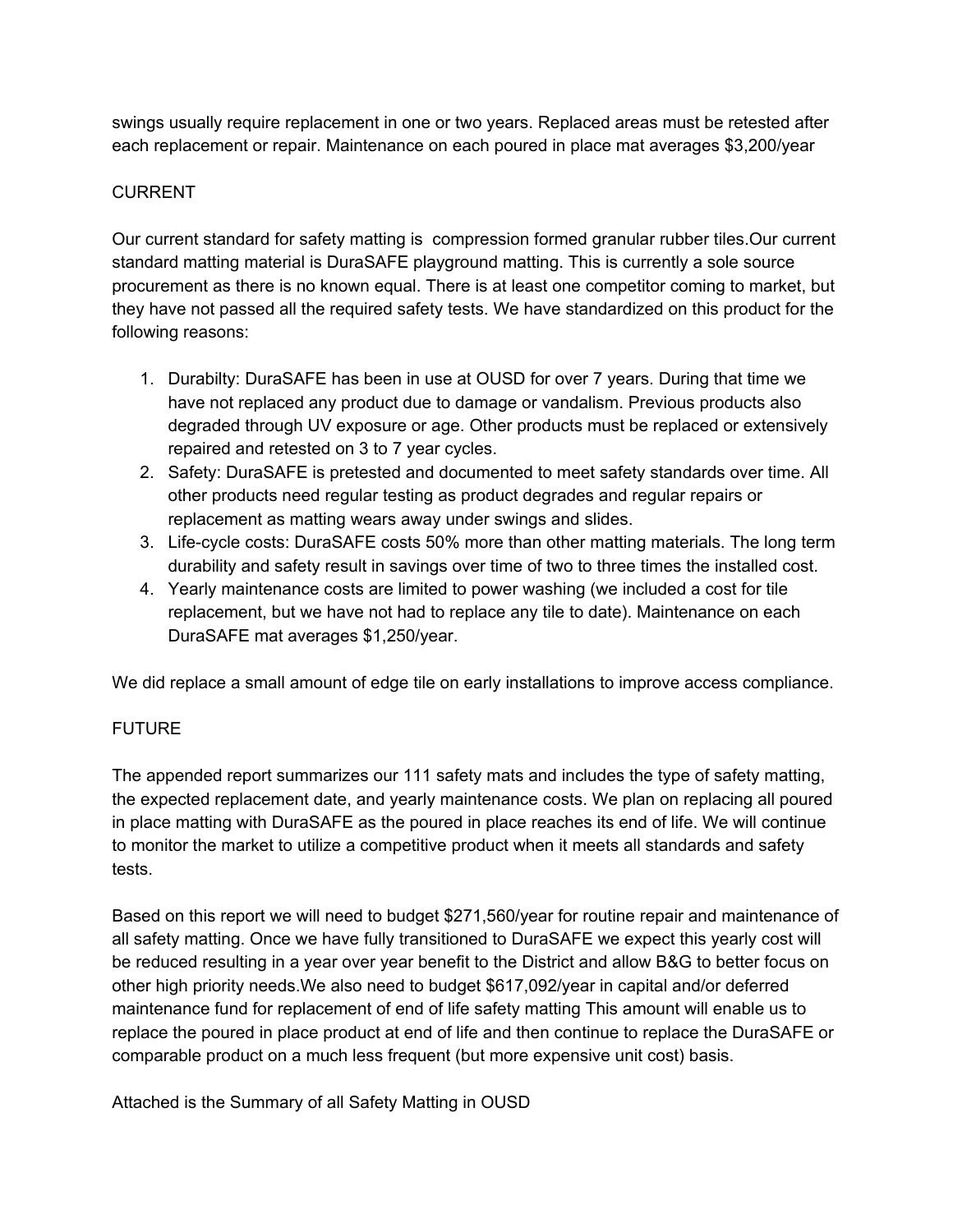| <b>School Site</b>     | <b>Number of Playmatting at</b><br><b>Location</b> | <b>Type of</b><br>playmatting | <b>Year Install</b> | <b>Predicted Date of</b><br><b>Replacement</b> | <b>Replacement</b><br>cost of<br>playmatting | <b>Proposed yearly</b><br><b>budget for RRMA</b><br>needed for repair and<br>maintenance |
|------------------------|----------------------------------------------------|-------------------------------|---------------------|------------------------------------------------|----------------------------------------------|------------------------------------------------------------------------------------------|
| Acorn CDC              | 1                                                  | PIP                           | 2006                | 2022/23                                        | \$60,000.00                                  | \$3,200.00                                                                               |
| Acorn Woodland         | 1                                                  | <b>PIP</b>                    | 2006                | Bidding October 2019                           | \$82,000.00                                  | \$3,200.00                                                                               |
| Allendale              | 1                                                  | PIP                           | 2010                | 2021                                           | \$85,000.00                                  | \$3,200.00                                                                               |
| Allendale              | $\mathbf{1}$                                       | <b>PIP</b>                    | 2010                | 2021                                           | \$85,000.00                                  | \$3,200.00                                                                               |
| Arroyo Viejo CDC       | 1                                                  | PIP                           | 2011                | 2022                                           | \$70,000.00                                  | \$3,200.00                                                                               |
| <b>Bella Vista</b>     | 1                                                  | <b>PIP</b>                    | 2010                | 2021                                           | \$75,000.00                                  | \$3,200.00                                                                               |
| <b>Bella Vista CDC</b> | 1                                                  | <b>PIP</b>                    | 2006                | 2022/23                                        | \$80,000.00                                  | \$3,200.00                                                                               |
| Bella Vista (2)        | $\overline{2}$                                     | Softile                       | 2016                | 2031                                           | \$180,000.00                                 | \$2,500.00                                                                               |
| <b>Bridges CDC</b>     | 1                                                  | PIP                           | 2010                | 2022/23                                        | \$70,000.00                                  | \$3,200.00                                                                               |
| <b>Bridges CDC</b>     | 1                                                  | Softile                       | 2016                | 2031                                           | \$110,000.00                                 | \$1,250.00                                                                               |
| Brookfield-CDC         | 1                                                  | PIP                           | 2006                | 2020                                           | \$55,000.00                                  | \$3,200.00                                                                               |
| Brookfield (2)         | $\overline{2}$                                     | <b>PIP</b>                    | 2010                | 2022/23                                        | \$180,000.00                                 | \$6,400.00                                                                               |
| <b>Burbank</b>         | 1                                                  | tiles                         | 2008                | 2021                                           | \$90,000.00                                  | \$3,200.00                                                                               |
| Burckhalter            | $\mathbf{1}$                                       | <b>PIP</b>                    | 2010                | 2022/23                                        | \$90,000.00                                  | \$3,200.00                                                                               |
| Central Infantil CDC   | 1                                                  | Softile                       | 2015                | 2030                                           | \$70,000.00                                  | \$1,250.00                                                                               |
| Chabot                 | 1                                                  | PIP                           | 2010                | 2021                                           | \$95,000.00                                  | \$3,200.00                                                                               |
| Chabot                 | 1                                                  | tiles                         | 2010                | 2021                                           | \$85,000.00                                  | \$3,200.00                                                                               |
| Chabot                 | 1                                                  | Softile                       | 2018                | 2034                                           | \$110,000.00                                 | \$1,250.00                                                                               |
| Chavez                 | $\mathbf{1}$                                       | PIP                           | 2006                | 2021                                           | \$60,000.00                                  | \$3,200.00                                                                               |
| Chavez (2)             | $\overline{2}$                                     | PIP                           | 2006                | 2021                                           | \$180,000.00                                 | \$6,400.00                                                                               |
| Chavez CDC             | $\mathbf{1}$                                       | PIP                           | 2006                | 2021                                           | \$70,000.00                                  | \$3,200.00                                                                               |
| Cleveland              | 1                                                  | PIP                           | 2010                | Bidding October 2019                           | \$50,000.00                                  | \$3,200.00                                                                               |
| Crocker                | 1                                                  | Softile                       | 2017                | 2032                                           | \$150,000.00                                 | \$1,250.00                                                                               |
| Emerson CDC            | 1                                                  | Softile                       | 1997                | Bidding October 2019                           | \$45,000.00                                  | \$3,200.00                                                                               |
| Emerson (2)            | $\overline{2}$                                     | <b>PIP</b>                    | 2010                | 2021                                           | \$180,000.00                                 | \$6,400.00                                                                               |
| Franklin (2)           | $\overline{2}$                                     | PIP                           | 1998                | 2020- Kaboom Project                           |                                              |                                                                                          |
| Fruitvale (2)          | $\overline{2}$                                     | Softile                       | 2013                | 2028                                           | \$180,000.00                                 | \$2,500.00                                                                               |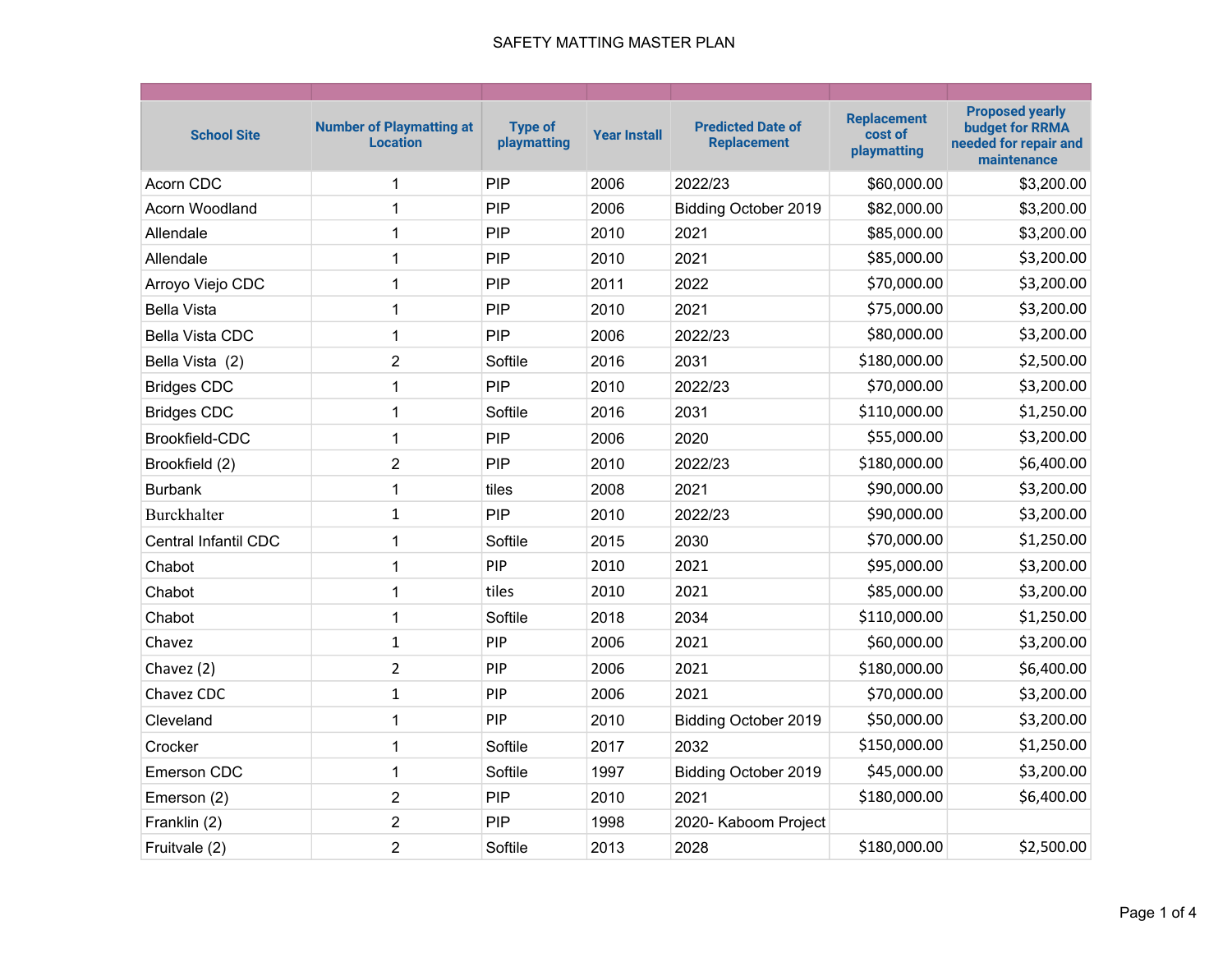| <b>School Site</b>    | <b>Number of Playmatting at</b><br><b>Location</b> | <b>Type of</b><br>playmatting | <b>Year Install</b> | <b>Predicted Date of</b><br><b>Replacement</b> | <b>Replacement</b><br>cost of<br>playmatting | <b>Proposed yearly</b><br><b>budget for RRMA</b><br>needed for repair and<br>maintenance |
|-----------------------|----------------------------------------------------|-------------------------------|---------------------|------------------------------------------------|----------------------------------------------|------------------------------------------------------------------------------------------|
| Fruitvale CDC         | 1                                                  | <b>PIP</b>                    | 2010                | 2021                                           | \$85,000.00                                  | \$3,200.00                                                                               |
| Garfield              | 1                                                  | <b>PIP</b>                    | 2010                | 2021                                           | \$70,000.00                                  | \$3,200.00                                                                               |
| Garfield (2)          | $\overline{2}$                                     | Softile                       | 2016                | 2031                                           | \$190,000.00                                 | \$2,500.00                                                                               |
| Glenview              | 1                                                  | <b>PIP</b>                    | 2006                | 2020                                           | \$90,000.00                                  | \$3,200.00                                                                               |
| <b>Global Family</b>  | $\mathbf{1}$                                       | <b>PIP</b>                    | 2008                | Bidding October 2019                           | \$80,000.00                                  | \$3,200.00                                                                               |
| Golden Gate Charter   | 1                                                  | <b>PIP</b>                    | 2008                | charter replaced<br>themselves                 |                                              | \$3,200.00                                                                               |
| <b>Grass Valley</b>   | $\mathbf{1}$                                       | Softile                       | 2016                | 2031                                           | \$130,000.00                                 | \$1,250.00                                                                               |
| Hawthorne Charter (2) | $\overline{2}$                                     | PIP                           | 2007                | 2020                                           | \$150,000.00                                 | \$6,400.00                                                                               |
| Highland (2)          | $\overline{2}$                                     | PIP                           | 2010                | 2021                                           | \$180,000.00                                 | \$6,400.00                                                                               |
| <b>Highland CDC</b>   | $\mathbf 1$                                        | <b>PIP</b>                    | 2008                | 2021                                           | \$110,000.00                                 | \$3,200.00                                                                               |
| Hillcrest (2)         | $\overline{2}$                                     | PIP and<br>wood chips         | 2010                | 2022/23                                        | \$150,000.00                                 | \$6,400.00                                                                               |
| Hintl CDC (2)         | $\overline{2}$                                     | Softile                       | 2019                | 2034                                           | \$180,000.00                                 | \$1,250.00                                                                               |
| Hoover                | 1                                                  | PIP                           | 2010                | 2022/23                                        | \$90,000.00                                  | \$3,200.00                                                                               |
| Hoover                | $\mathbf{1}$                                       | <b>PIP</b>                    | 2010                | 2022/23                                        | \$60,000.00                                  | \$3,200.00                                                                               |
| Horace Mann           | 1                                                  | <b>PIP</b>                    | 2010                | Bidding October 2019                           | \$83,382.00                                  | \$3,200.00                                                                               |
| Howard                | 1                                                  | <b>PIP</b>                    | 2010                | Bidding October 2019                           | \$80,000.00                                  | \$3,200.00                                                                               |
| J. Miller (2)         | $\overline{2}$                                     | Softile                       | 2015                | 2030                                           | \$150,000.00                                 | \$1,250.00                                                                               |
| J.Miller (2)          | $\overline{2}$                                     | <b>PIP</b>                    | 2004                | 2021                                           | \$150,000.00                                 | \$6,400.00                                                                               |
| Jefferson             | 1                                                  | PIP                           | 2010                | 2021                                           | \$90,000.00                                  | \$3,200.00                                                                               |
| Jefferson CDC (2)     | 2                                                  | Softile                       | 2017                | 2028                                           | \$150,000.00                                 | \$2,500.00                                                                               |
| Kaiser (2)            | $\overline{c}$                                     | Softile                       | 2013                | 2028                                           | \$180,000.00                                 | \$2,500.00                                                                               |
| Laurel                | $\mathbf{1}$                                       | <b>PIP</b>                    | 2010                | 2020                                           | \$85,000.00                                  | \$3,200.00                                                                               |
| Laurel                | 1                                                  | Softile                       | 2014                | 2029                                           | \$85,000.00                                  | \$1,250.00                                                                               |
| Laurel CDC            | 1                                                  | Softile                       | 2019                | 2034                                           | \$70,000.00                                  | \$1,250.00                                                                               |
| Lazear Charter        | 1                                                  | <b>PIP</b>                    | 2011                | 2020                                           | \$85,000.00                                  | \$3,200.00                                                                               |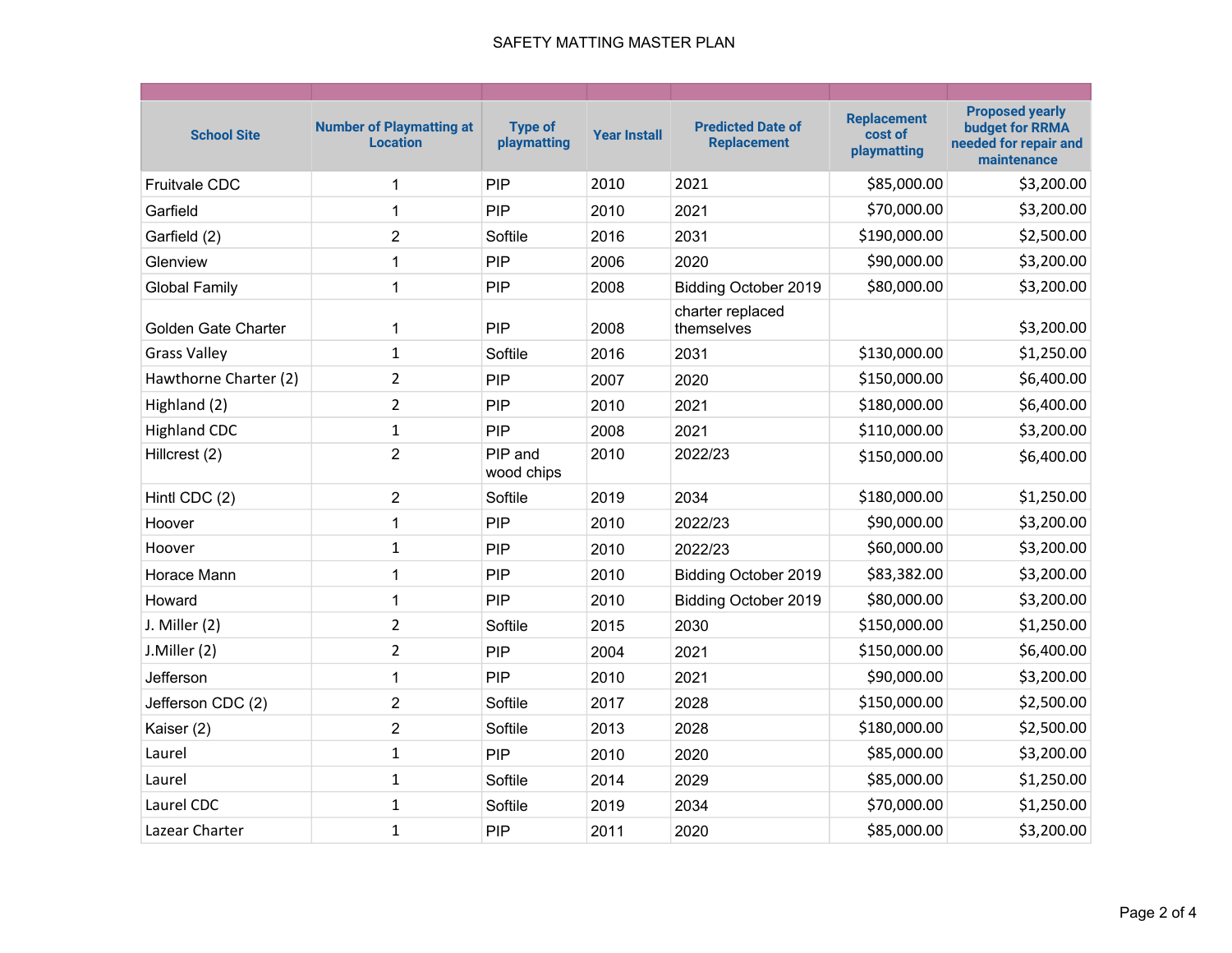| <b>School Site</b>      | <b>Number of Playmatting at</b><br><b>Location</b> | <b>Type of</b><br>playmatting | <b>Year Install</b> | <b>Predicted Date of</b><br><b>Replacement</b> | <b>Replacement</b><br>cost of<br>playmatting | <b>Proposed yearly</b><br><b>budget for RRMA</b><br>needed for repair and<br>maintenance |
|-------------------------|----------------------------------------------------|-------------------------------|---------------------|------------------------------------------------|----------------------------------------------|------------------------------------------------------------------------------------------|
| Learning w/o Limits     | 1                                                  | <b>PIP</b>                    | 2010                | 2021                                           | \$90,000.00                                  | \$3,200.00                                                                               |
| Lincoln                 | $\mathbf{1}$                                       | Softile                       | 2016                | 2031                                           | \$70,000.00                                  | \$1,250.00                                                                               |
| Lockwood                | 1                                                  | Softile                       | 2018                | 2033                                           | \$60,000.00                                  | \$1,250.00                                                                               |
| Lockwood (2)            | $\overline{2}$                                     | PIP                           | 2007                | 202                                            | \$120,000.00                                 | \$6,400.00                                                                               |
| Lockwood CDC            | $\mathbf 1$                                        | <b>PIP</b>                    | 2002                | 2020                                           | \$85,000.00                                  | \$3,200.00                                                                               |
| Manzanita CDC           | $\mathbf 1$                                        | Softile                       | 2016                | 2031                                           | \$85,000.00                                  | \$1,250.00                                                                               |
| Manzanita/Seed          | 1                                                  | <b>PIP</b>                    | 2010                | Bidding October 2019                           | \$50,000.00                                  | \$3,200.00                                                                               |
| Markham                 | 1                                                  | Softile                       | 2014                | 2029                                           | \$80,000.00                                  | \$1,250.00                                                                               |
| <b>Marshall Charter</b> | 1                                                  | <b>PIP</b>                    | 2010                | 2021                                           | \$90,000.00                                  | \$3,200.00                                                                               |
| <b>MLK</b> (2)          | $\overline{2}$                                     | PIP                           | 2010                | 2022/23                                        | \$180,000.00                                 | \$6,400.00                                                                               |
| MLK-CDC                 | $\mathbf 1$                                        | PIP                           | 1999                | 2020                                           | \$85,000.00                                  | \$3,200.00                                                                               |
| Montclair (2)           | $\overline{2}$                                     | Softile                       | 2016                | 2031                                           | \$180,000.00                                 | \$1,250.00                                                                               |
| Munck                   | $\mathbf 1$                                        | Softile                       | 2016                | 2031                                           | \$100,000.00                                 | \$1,250.00                                                                               |
| Parker                  | $\mathbf 1$                                        | Softile                       | 2016                | 2031                                           | \$85,000.00                                  | \$1,250.00                                                                               |
| Peralta (2)             | $\overline{2}$                                     | Softile                       | 2019                | 2034                                           | \$180,000.00                                 | \$2,500.00                                                                               |
| Piedmont                | $\mathbf{1}$                                       | PIP                           | 2010                | 2022/23                                        | \$90,000.00                                  | \$3,200.00                                                                               |
| Prescott                | $\mathbf 1$                                        | PIP                           | 2010                | 2022/23                                        | \$90,000.00                                  | \$3,200.00                                                                               |
| Reach/cox               | $\mathbf 1$                                        | PIP                           | 2010                | 2021                                           | \$100,000.00                                 | \$3,200.00                                                                               |
| Reach/cox               | 1                                                  | PIP                           | 2010                | 2021                                           | \$60,000.00                                  | \$3,200.00                                                                               |
| Reach/cox CDC           | $\mathbf 1$                                        | PIP                           | 2010                | 2021                                           | \$60,000.00                                  | \$3,200.00                                                                               |
| Sankofa                 | $\mathbf 1$                                        | PIP                           | 2010                | 2022/23                                        | \$85,000.00                                  | \$3,200.00                                                                               |
| Sankofa                 | $\mathbf 1$                                        | Softile                       | 2017                | 2032                                           | \$90,000.00                                  | \$1,250.00                                                                               |
| Santa Fe                | $\mathbf 1$                                        | PIP                           | 2010                | 2021                                           | \$80,000.00                                  | \$3,200.00                                                                               |
| Sequoia                 | $\mathbf 1$                                        | PIP                           | 2006                | <b>Bidding October 2019</b>                    | \$70,000.00                                  | \$3,200.00                                                                               |
| Sequoia                 | 1                                                  | PIP                           | 2006                | <b>Bidding October 2019</b>                    | \$70,000.00                                  | \$3,200.00                                                                               |
| Sobrante                | $\mathbf 1$                                        | PIP                           | 2010                | 2022/23                                        | \$110,000.00                                 | \$3,200.00                                                                               |
| Sobrante                | 1                                                  | Softile                       | 2016                | 2031                                           | \$95,000.00                                  | \$1,250.00                                                                               |